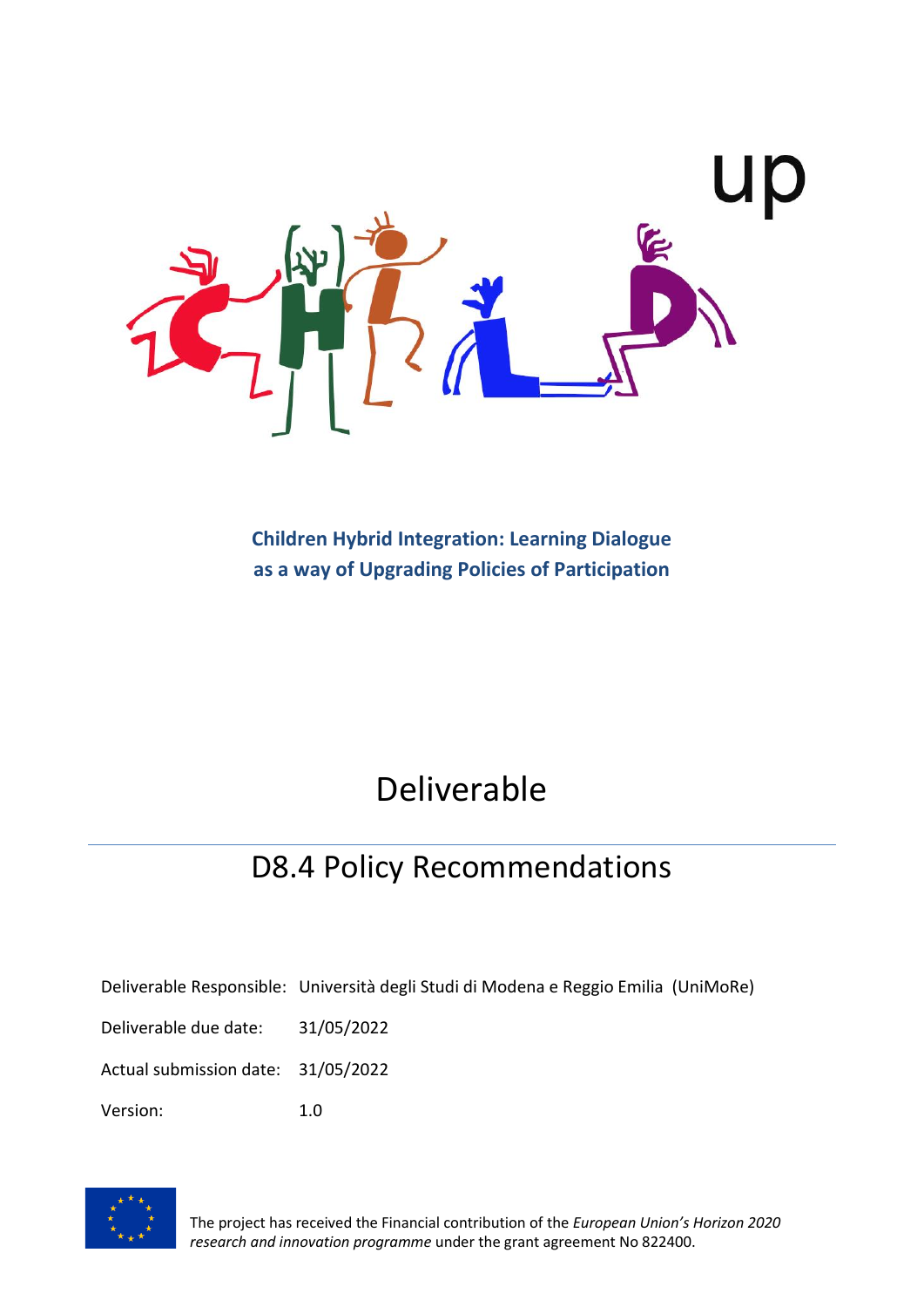

| <b>Document Control Page</b> |                                                                                                                                                  |  |
|------------------------------|--------------------------------------------------------------------------------------------------------------------------------------------------|--|
| <b>Title</b>                 | Policy recommendations                                                                                                                           |  |
| <b>Creator</b>               | University of Modena and Reggio Emilia                                                                                                           |  |
| <b>Description</b>           | Policy recommendations                                                                                                                           |  |
| <b>Publisher</b>             | Child-Up Consortium                                                                                                                              |  |
| <b>Contributors</b>          | All the partners                                                                                                                                 |  |
| <b>Creation date</b>         | 31 May 2022                                                                                                                                      |  |
| <b>Type</b>                  | Report                                                                                                                                           |  |
| Language                     | English                                                                                                                                          |  |
| <b>Rights</b>                | copyright "Child-Up Consortium"                                                                                                                  |  |
| <b>Audience</b>              | public<br>$\otimes$ restricted                                                                                                                   |  |
| <b>Review status</b>         | Draft<br>WP leader accepted<br><b>Technical Manager accepted</b><br>Coordinator accepted                                                         |  |
| <b>Action</b><br>requested   | to be revised by Partners<br>for approval by the WP leader<br>for approval by the Technical Committee<br>for approval by the Project Coordinator |  |
| <b>Requested</b><br>deadline | N.A.                                                                                                                                             |  |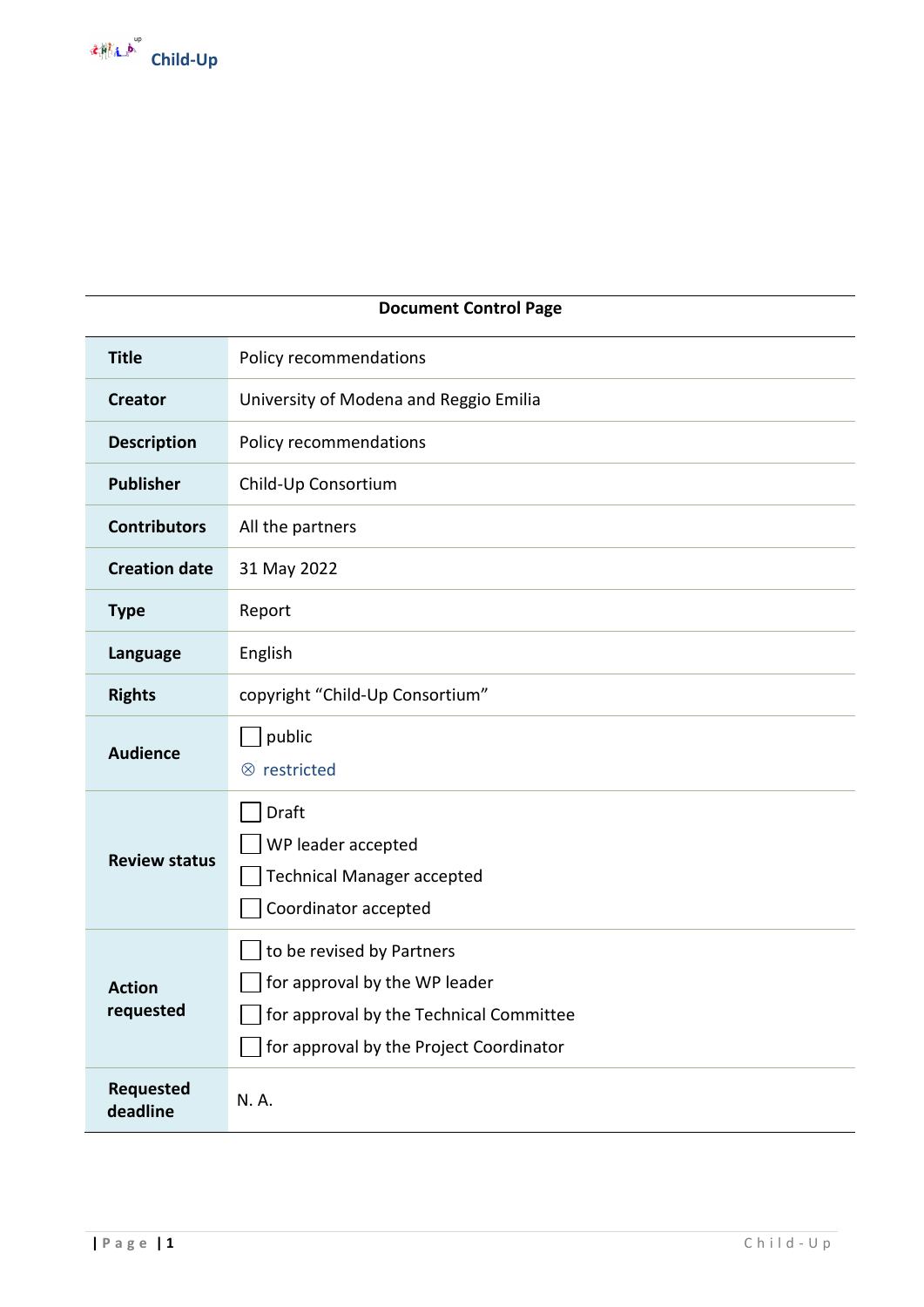

## Contents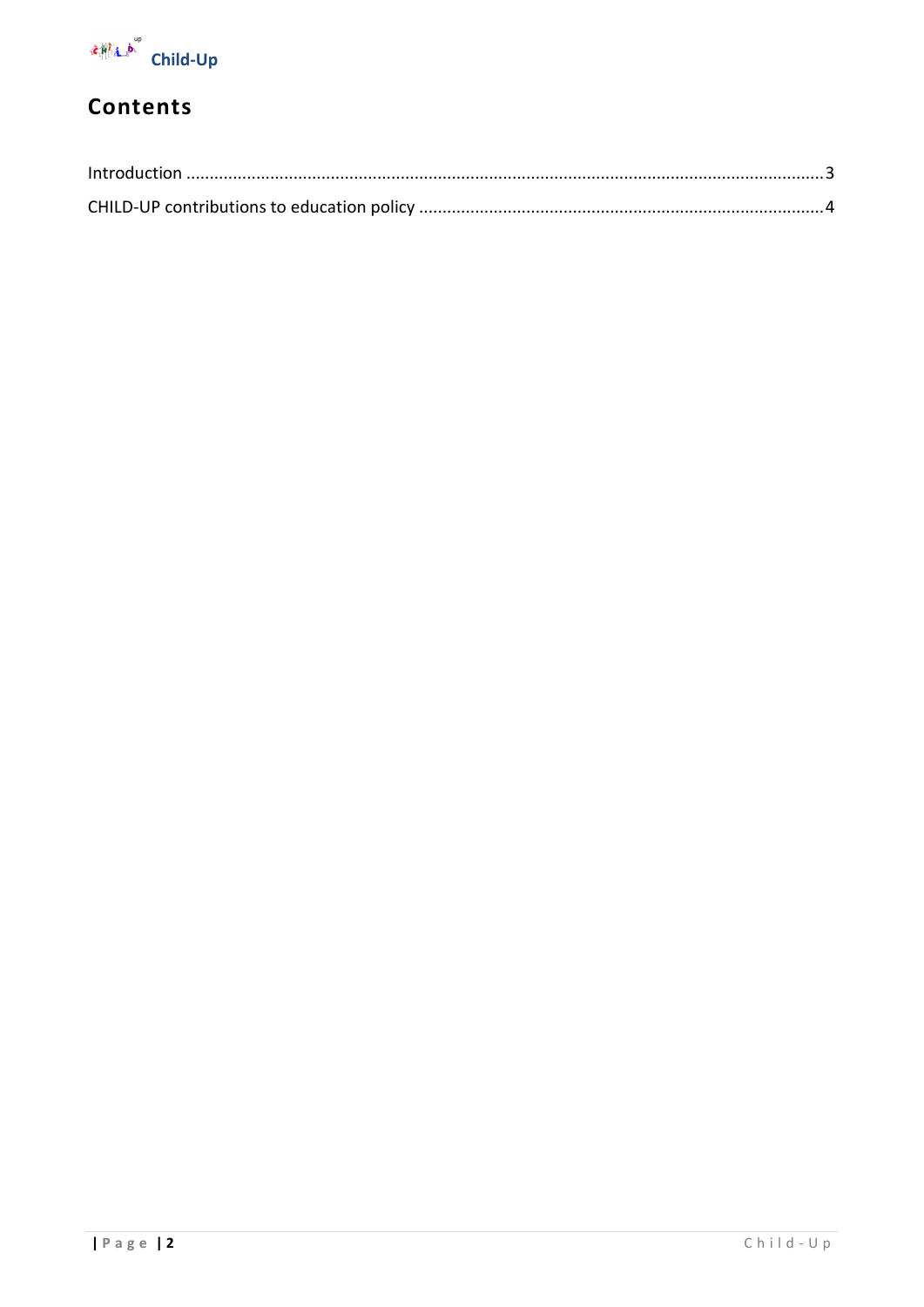

### <span id="page-3-0"></span>**Introduction**

This document is proposed, at the end of the research activities of the CHILD-UP Project in May 2022, as a synthesis of possible inputs for the present and future policy making at the different institutional levels. Not all recommendations are formulated in a classic operational way, as they have different nature and require some contextualisation work.

From the project perspective, innovation processes in this domain are scaling up more effectively when they emerge from good practice at a local level and are progressively transferred from a local context to the next local context through an active contribution of local stakeholders fully engaged in the dissemination process. Nevertheless, a reflection on how some lessons learnt from the CHILD-UP research can inform and inspire national and European level public policy on inclusive education may also produce favourable conditions for a systemic, quicker and certainly necessary improvement of integration policies and approaches.

While the first set of two epistemological recommendations addresses the use of two core concepts of the CHILD UP project, namely hybrid integration and children's agency as a way to think of integration in a non-conventional way, the four recommendations that follow have a methodological nature and point out that a bottom-up perspective does not exclude the intervention of public policy in terms of plans and orientations able to transcend the logic of a "project after project" progression.

The emergency created by the massive flow of children from Ukraine has contributed to the general perception of a sense of urgency that unfortunately was not there before: at this stage policy makers are searching for practices that can be adapted and reproduced, instruments that can be immediately used to support schools, teachers and other professionals in the integration of children with a migrant background (CMB). CHILD-UP offers evidence of what works and free access to tools like the multilingual archive of school practices, the guidelines and the training resources, which may actually support teachers and accelerate the process of hybrid integration, giving children more chances to be active knowledge producers.

The following series of 9 recommendations clearly refers to school practices and is useful for grassroots professionals like teachers and mediators, but their implementation requires policy orientation and support, in terms of directives, organisational flexibility, encouragement and reward for achievement, creation of opportunities for exchange of information and network building.

The practice-oriented recommendations are therefore followed by 5 recommendations that have a major focus on creating education policy orientations suitable to actually encourage and consolidate the recommended practices. For instance, the recommended shift of focus from children's performance to children's agency implies a profound review of the way teaching and evaluation are organised at school.

The last series of 5 recommendations is directly addressing the education and in-service training of teachers and other education professionals, challenging much of the current practice in this field and calling for a substantial review of how teaching, assessment and learners support functions have been codified in formal education.

This text will be presented and discussed at the CHILD-UP Final Conference on 9th-10th June 2022 and will be then revised according to the feedback received.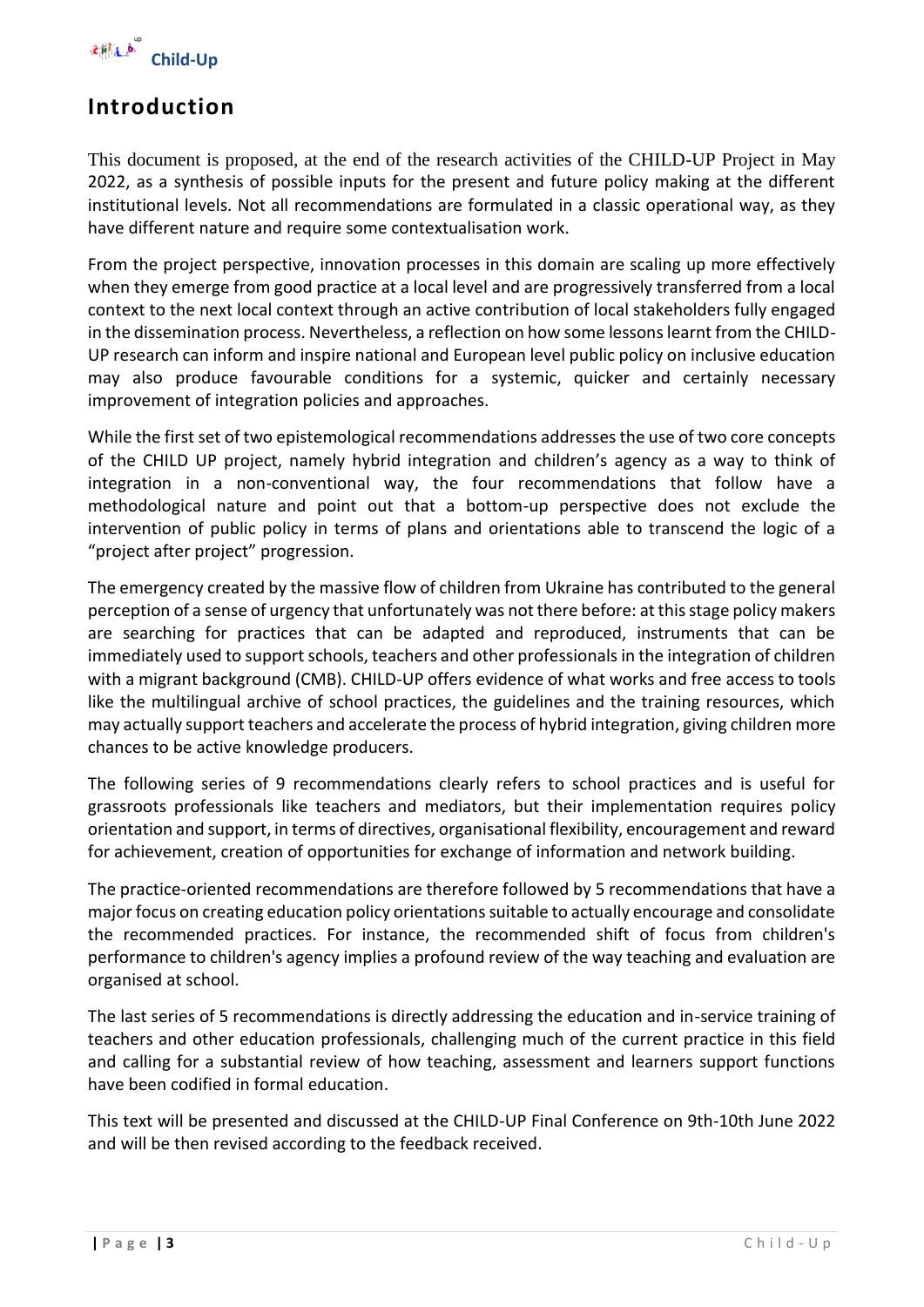

### <span id="page-4-0"></span>**CHILD-UP contributions to education policy**

The CHILD-UP research outcomes can inform and support educational policies through two basic epistemological recommendations, followed by 4 methodological recommendations and 19 recommendations about specific improvements in the education system.

#### **The two basic epistemological recommendation**

First. The use of the term "integration" is not neutral and is critical according to several organisations and activists working with CMB, since it suggests a process through which these children should adhere to the social and cultural conditions of the host country. The rather frequent suggestion to use the term "inclusion" does not seem sufficient to account for the specific social and educational conditions of CMB. We recommend the use of the concept of "hybrid integration" which stresses that integration is not based on the reduction of cultural differences, but on the interlacement of different personal cultural trajectories that leads to conditions in which new hybrid forms of narratives are produced in communication.

**Second.** In school contexts, hybrid integration is based on the interlacement and mixing of personal cultural trajectories, which can be supported by children's exercise of agency, rather than by children's reception of adults' choices. It is therefore important to empower children to become authors of choices and knowledge, by narrating their personal trajectories and dialoguing with other children and adults. Children's agency means authorship of choices based on dialogue. It is also important to support communication with children's parents in order to involve them in their children's experience of school. The combination of children's agency and parents' support of this agency, both based on teachers' action, can enhance children's authority in producing important knowledge on their personal cultural trajectories and changing the social and cultural context in which these trajectories are produced.

#### **Four methodological recommendations**

- 1. Bottom up interactional processes are crucial since they involve schools and stakeholders in constructing knowledge and practices. Listening and involving professionals in local practical activities is much more productive and effective than supporting national or international actions which are not sufficiently attuned to local conditions.
- 2. Knowledge of school and children's daily life activities is extremely important. It is not sufficient to collect second hand reports or proposals. An effort to collect data on local practices and to compare these data is needed. In this way, effective sets of data can be constituted in national countries and Europe.
- 3. The construction of specialised and interactive digital archives is much more effective than big and general datasets. For instance, CHILD-UP has provided an archive with materials to support local schools and stakeholders in the implementation of new practices.
- 4. The support of sustainability for local activities should not be occasional or based on specific or sporadic projects. An accurate policy is based on a sustainable and systematic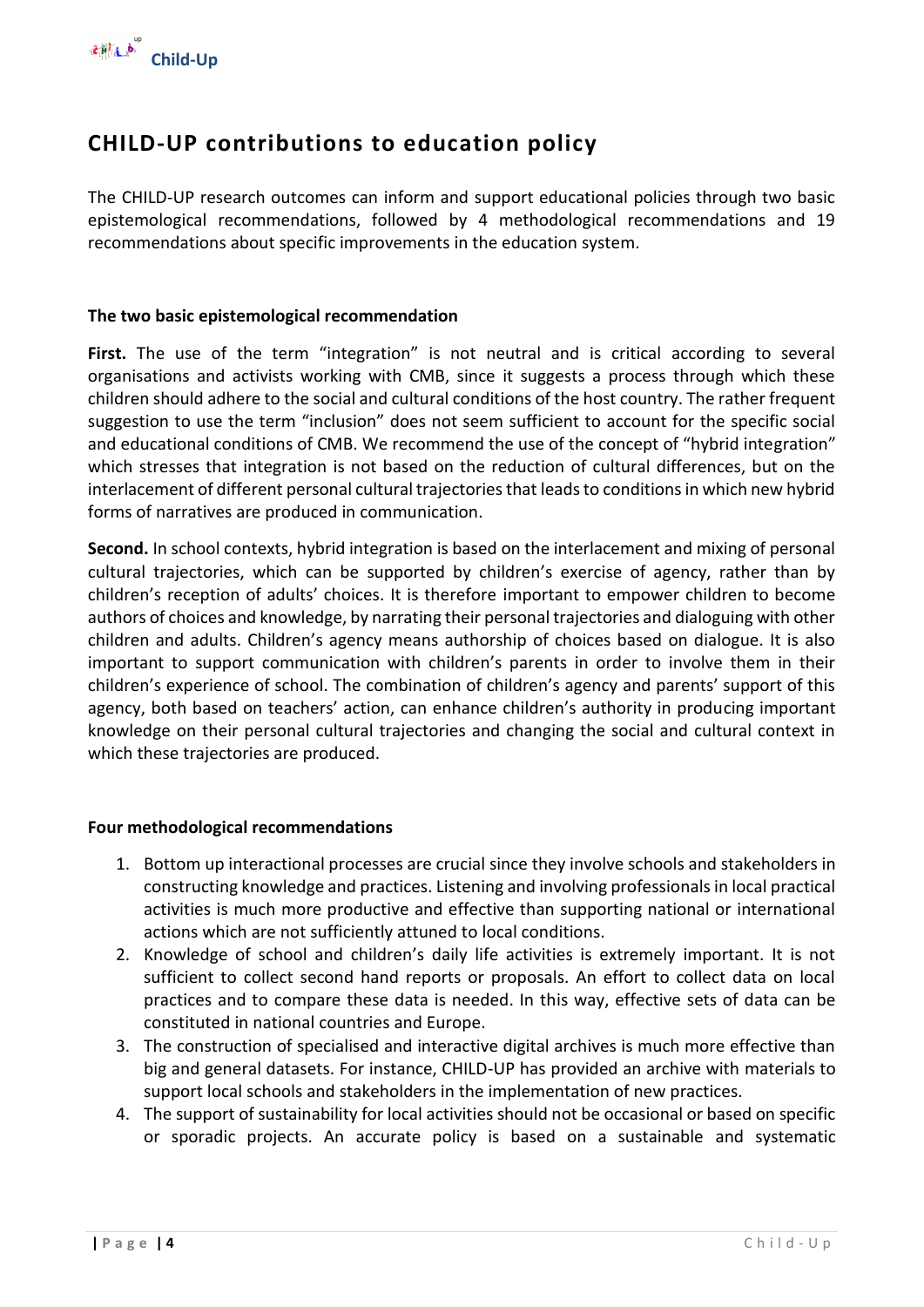

implementation of plans that allow the enrichment of direct knowledge on what is important in school life to improve it in the direction of agency and hybrid integration.

Recommendations for education policies about specific improvements in schools and teaching

- 1. To support a focus on practices rather than values, in particular when dealing with sensitive themes, such as migration, intercultural relations, dialogue, citizenship, globalisation and so on.
- 2. To discourage the widespread use of monolingual classroom communication with CMB, in two ways. First, this means improving the use of language mediation when there are language barriers. Second, this means supporting opportunities for CMB to speak their mother tongue, through translanguaging, i.e. interrelated discursive practices that enhance and support all children's languages in the classroom, and the exploitation of external opportunities for learning and practicing.
- 3. To support a more friendly school as a meeting place, including non-hierarchical and more relaxed relations, reducing the distance between children and teachers, and including children's personal narratives about their feelings and experiences.
- 4. To support children's interest in participating in their own education, their responsibility for this participation, and their autonomous production of knowledge.
- 5. To increase efforts to support children's creative ideas, dissent and initiatives, which are rarely accepted and supported in schools.
- 6. To support activities through which children can actively participate in school decisions and classroom design.
- 7. To increase efforts to support engagement and solidarity in case of discrimination, and appropriate reactions to CMB's problems, in particular problems in the language of instruction.
- 8. To improve interactions with migrant parents through the systematic use of language mediation, and not only to provide information to parents but also to collect their points of view and discuss the meanings of agency and hybrid integration in schools and families.
- 9. To improve interactions among teachers, interpreters/mediators, social workers, reception centres and other agencies working in local communities.

To enhance and support these improvements, the recommendation is that educational policies make a strong effort in supporting:

- 1. The shift of focus from children's performances to children's agency, as a more appropriate way of improving learning, since exercise of agency can show children's abilities and competences.
- 2. The shift of the way of interacting in the classroom, from hierarchical to facilitative, by exploiting the availability of guidelines and archives showing what facilitative actions are, thus taking into account children's interest in methods that are open to their own needs and interests.
- 3. The use of facilitative actions in all types of school, since they can be used from early childhood to adolescence.
- 4. Teachers' responsibility for adapting facilitative actions locally, depending on age, gender, language proficiency, conditions of hybrid integration (e.g. number of CMB, time spent by